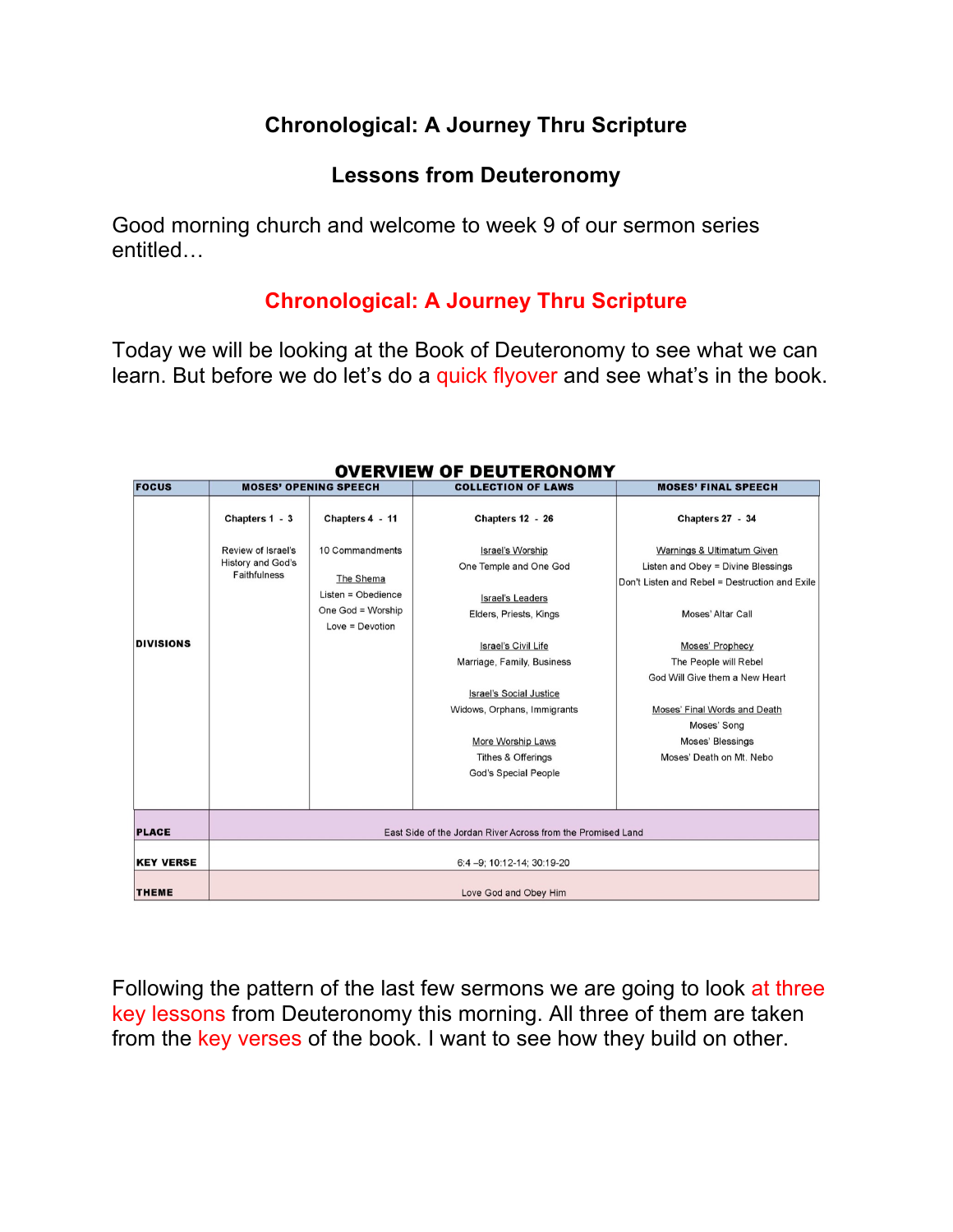#### **1. The Priority of Loving God, 6:4-9**

*Deuteronomy 6:4–9 (NKJV) — 4 "Hear, O Israel: The Lord our God, the Lord is one! 5 You shall love the Lord your God with all your heart, with all your soul, and with all your strength. 6 "And these words which I command you today shall be in your heart. 7 You shall teach them diligently to your children and shall talk of them when you sit in your house, when you walk by the way, when you lie down, and when you rise up. 8 You shall bind them as a sign on your hand, and they shall be as frontlets between your eyes. 9 You shall write them on the doorposts of your house and on your gates.*

These verses are referred to as the "SHEMA" and they bring all the themes of the book into focus. The "SHEMA" was fashioned into a daily prayer by the Jews and is still recited daily today. Let's look at...

First, we get a theological lesson about God. Moses reminds the people that God is One. Unlike their neighbors who are polytheistic, worshipping multiple gods, the Israelites worship the ONE TRUE GOD!

But who is this ONE TRUE GOD? One of the beauties of the book is that it gives us some of the wonderful attributes of God. For example,

 $\Rightarrow$  He is Jealous God, 4:24  $\Rightarrow$  He is A Merciful God, 4:31  $\Rightarrow$  He is Our Faithful God, 7:9  $\Rightarrow$  He is Our Loving God, 7:13

Secondly, we get a three-fold exhortation.

#### $\Rightarrow$  To Hear

To call to hear is a call to obey. As parents we knew well what Moses is trying to say. How many times have we said things to our children, and they heard us, but they didn't hear us? They didn't do what we said.

As followers of Christ, we too need to hear – obey. The writer of Hebrew in chapter 5 wanted to teach his audience some theological truths about Jesus, but they were too "*dull of hearing*" to receive it.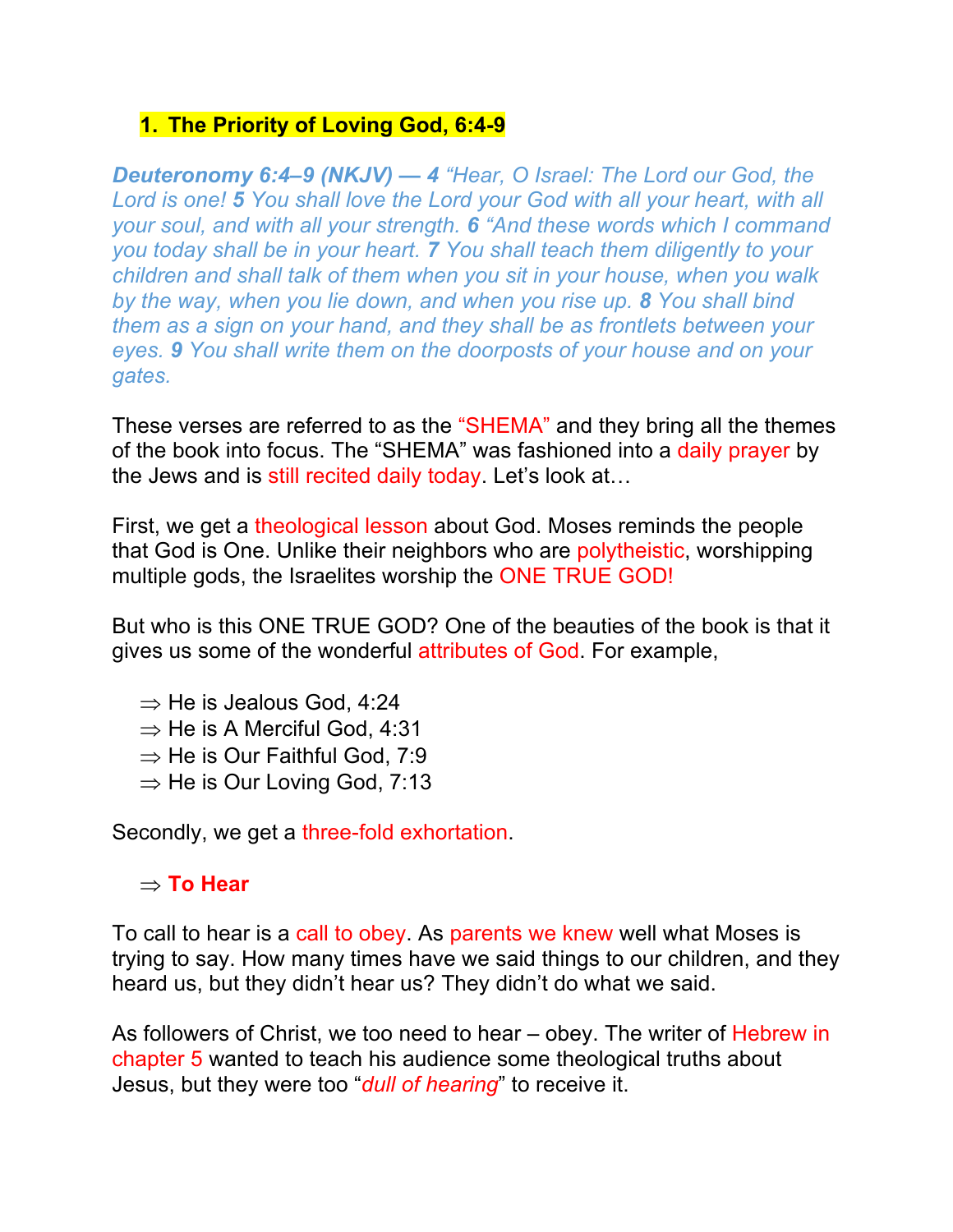Moses' exhortation is for us…we must HEAR!

## $\Rightarrow$  **To Love**

Loving God is much more that an emotional response. But before we move on, I must say that there are times when my emotions are engaged in loving God. I don't know where we got this idea that we cannot express emotions in our walk with Christ. But all throughout the bible God's people have expressed emotions toward God.

But loving God is more than emotions. Loving God is a commitment we make to Him, it is our devotion to Him. There are many times when I am absolutely emotionally in love with Marina, but then there are times when I'm not feeling it…but I don't divorce her. I'm committed to her and I am committed to Him.

Moses said to love God with all our heart, soul and strength. Not so much categories as it speaks to **intensity, whole heartedness, or complete devotion**. There is not an area of my love that doesn't demonstrate my love for God.

## $\Rightarrow$  **To Teach**

Finally, Moses says that we should pass this truth along to our children. If you want to homeschool…here is your curriculum and your methodology.

- Be persistent
- Be intentional
- Be creative

The Priority of Loving God, now let's see…

#### **2. The Priority of Living for God, 10:12-13**

*Deuteronomy 10:12–13 (NKJV) — 12 "And now, Israel, what does the Lord your God require of you, but to fear the Lord your God, to walk in all His ways and to love Him, to serve the Lord your God with all your heart and with all your soul, 13 and to keep the commandments of the Lord and His statutes which I command you today for your good?*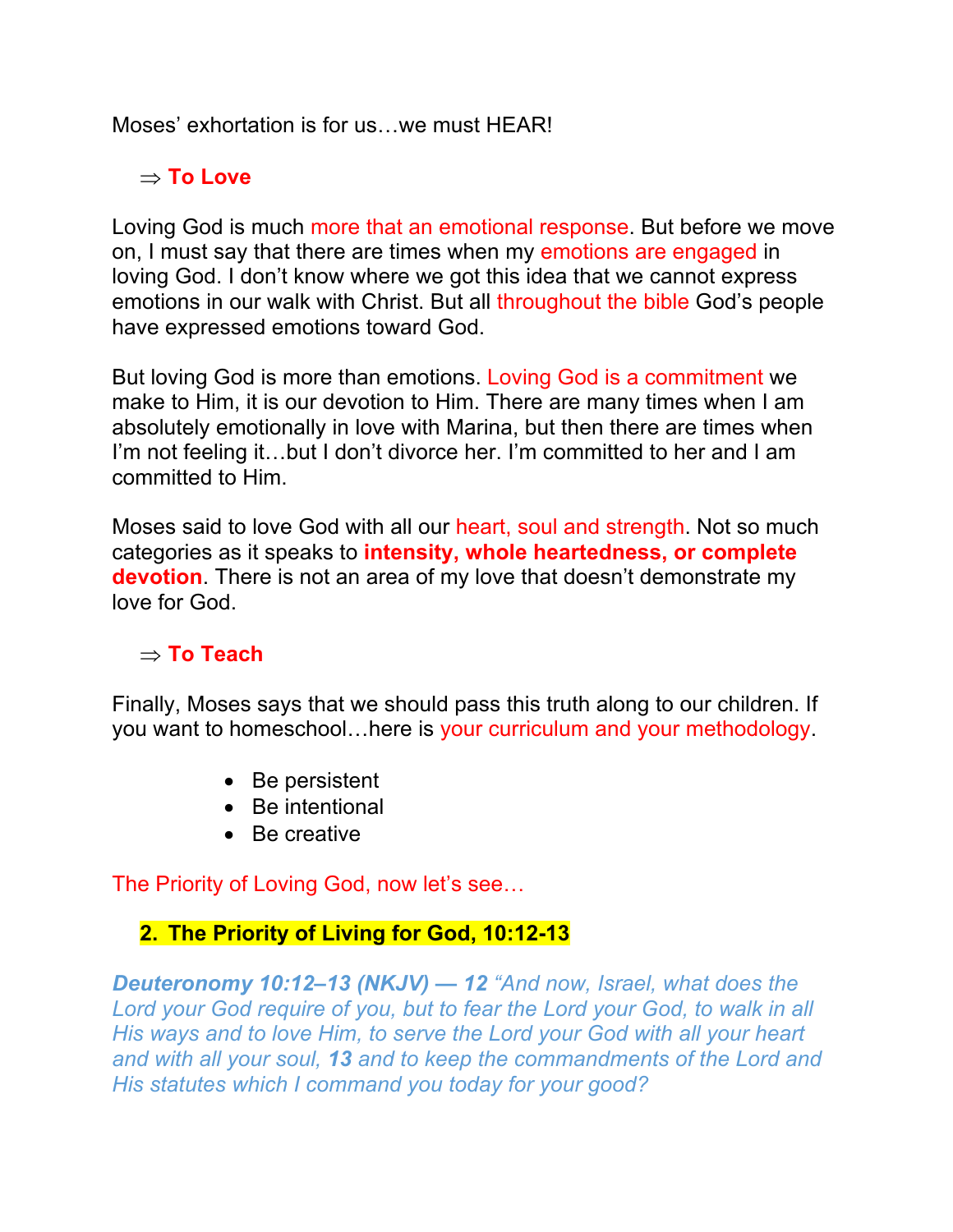Here Moses exhorts the people to live for God. We can love God but our love for Him is expressed in our living for Him. Moses give 5 exhortations…

#### Þ **Fear God**

Most of the time when we talk about fearing God we speak about reverence, awe, and worship. And all those are true. We should have a reverential respect for God. When we talk about Him, when we approach Him in prayer and when we worship, we should be mindful of who He is and should be awe before Him.

I'm going to be unpopular here for a minute. If we truly fear God, it will instill in us a fear of God. We should tremble when we flippantly speak about Him, when we worship with half-heartedly and offer Him the leftovers of our lives. He is God, High and Lifted up! Almighty!

I think we have talked so much about fear being worship, that we have lost a healthy fear of God. It seems to me that Christians today have attacked God's man, God's church and God's Word and don't seem to be afraid at all about it. Let me warn you, you should be afraid because one day you will stand before Him and give an account.

#### $\rightarrow$  Walk with God

Walking with God is our daily privilege and responsibility. Walking refers to daily living. Are we living our lives by walking with God? Do I separate my secular life from my religious life?

Walking with Him impacts every aspect of my life.

## Þ **Love God (ALREADY COVERED SEE POINT 1)**

#### Þ **Serve God**

To be in service for the King of kings is a great joy. We get to serve the One who died and rose again to give us life. Too many believers look at serving God as a burden, but in reality, what is a burden is all the stipulations we put on serving.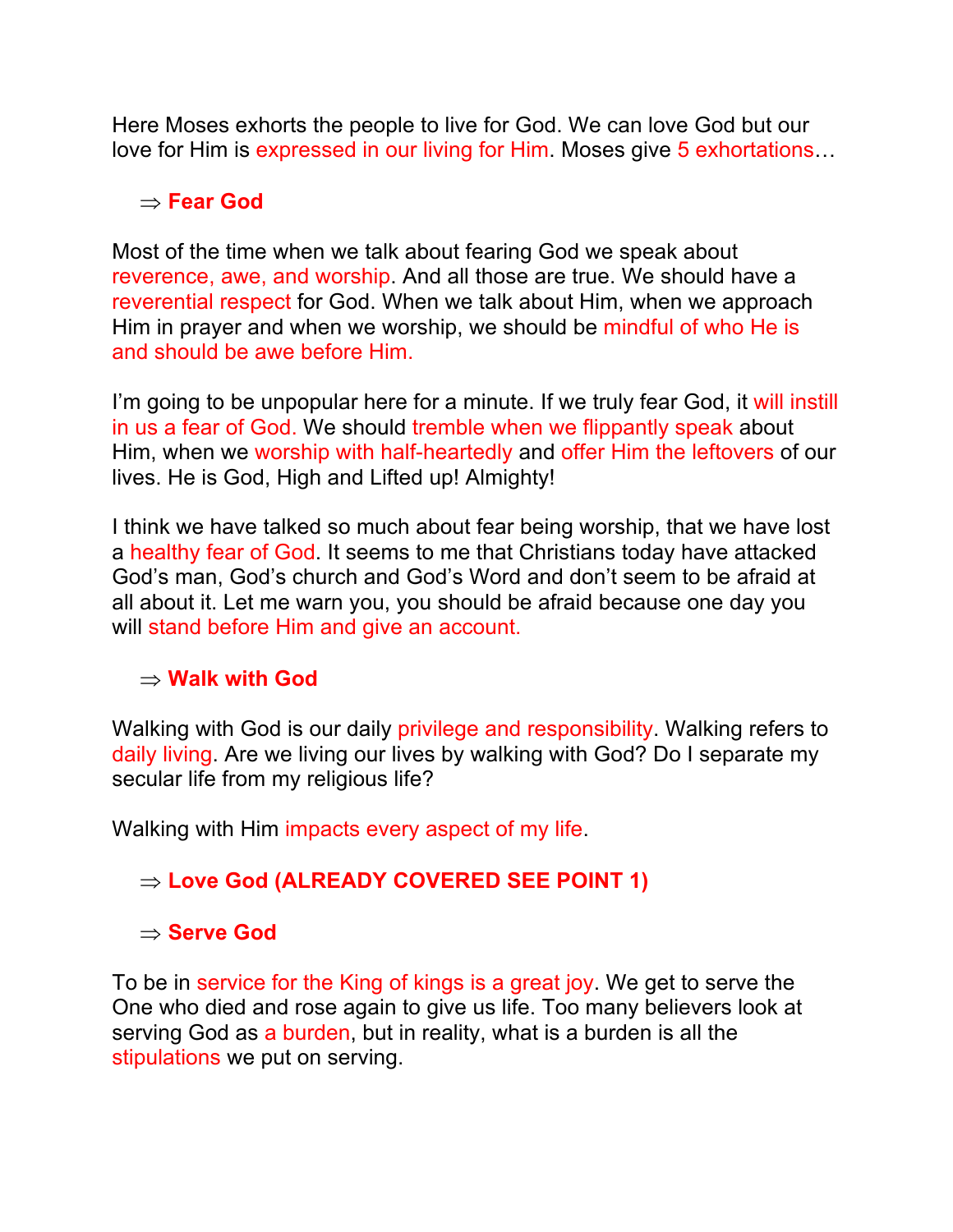Sometimes in church we get things wrong. We have a tendency to…

- Put unqualified or ungifted people in the wrong places
- Let people off the hook and give them an easy out for not serving
- Not provide a place of service or be inclusive enough
- Talk about the joy of serving the Lord by serving others

Everyone should serve the Lord!

## Þ **Obey God**

Let me just say a quick word here... if you love God you will obey Him.

Just this weekend I read Jesus' words in…

*John 14:15 (NKJV) — 15 "If you love Me, keep My commandments.*

We have seen…

- The Priority of Loving God
- The Priority of Living for God

## **3. The Priority of Clinging to God, 30:19-20**

*Deuteronomy 30:19–20 (NKJV) — 19 I call heaven and earth as witnesses today against you, that I have set before you life and death, blessing and cursing; therefore choose life, that both you and your descendants may live; 20 that you may love the Lord your God, that you may obey His voice, and that you may cling to Him, for He is your life and the length of your days; and that you may dwell in the land which the Lord swore to your fathers, to Abraham, Isaac, and Jacob, to give them."*

Can you see how each of these key verses are building on each other? We moved from Loving God to Living for God and now here in this verse he adds Cling to God.

A parent understands very well what it means for their children to cling to them. I can remember a few years ago I was standing in the foyer of our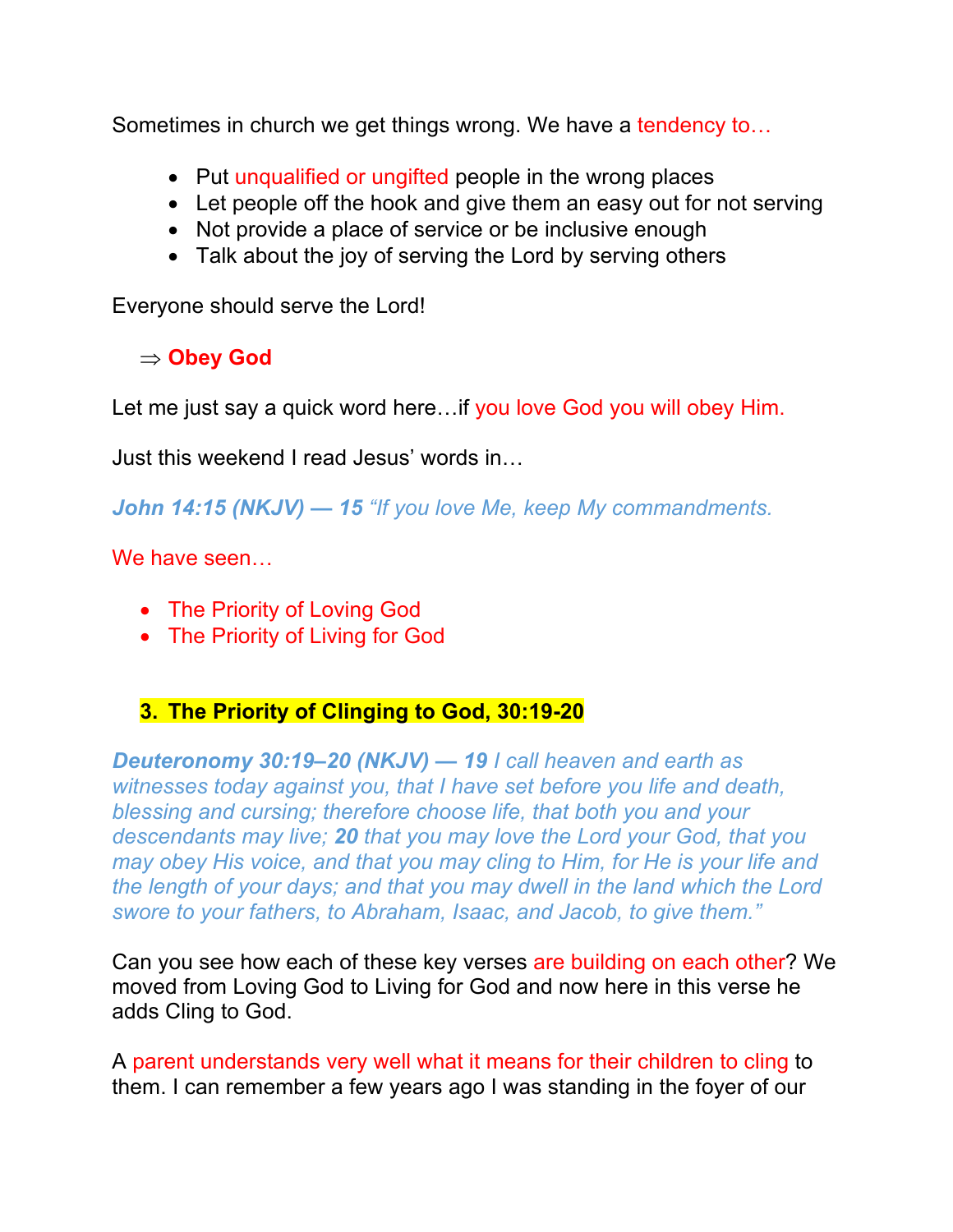church and a little girl came up and grabbed my leg thinking I was her daddy. She held tight until she finally realized I wasn't who she thought I was and then she let go in a hurry.

Moses is telling us to hold onto God tightly, He is our Daddy, and we are His children!

Over the past few weeks, I have been challenged to let go of things that I have been holding on to too tightly as the expense of not clinging to God as I should have.

I am convinced that there are some of you like me doing the same thing. You are holding on tightly to things…careers, money, children, or dreams as the expense of not clinging to God.

What will you let go of today to cling to God? Corrie Tin Boon said...

*"Hold everything in your hands lightly, otherwise it hurts when God pries your fingers open."*

Moses said…CLING TO GOD! WHY?

**"FOR HE IS YOUR LIFE"**

The Lord Jesus in His high priestly prayer said…

*John 17:3 (NKJV) — 3 And this is eternal life, that they may know You, the only true God, and Jesus Christ whom You have sent.*

And Paul reminds us in…

*Colossians 3:4 (NKJV) — 4 When Christ who is our life appears, then you also will appear with Him in glory.*

HE IS OUR LIFE!!!!